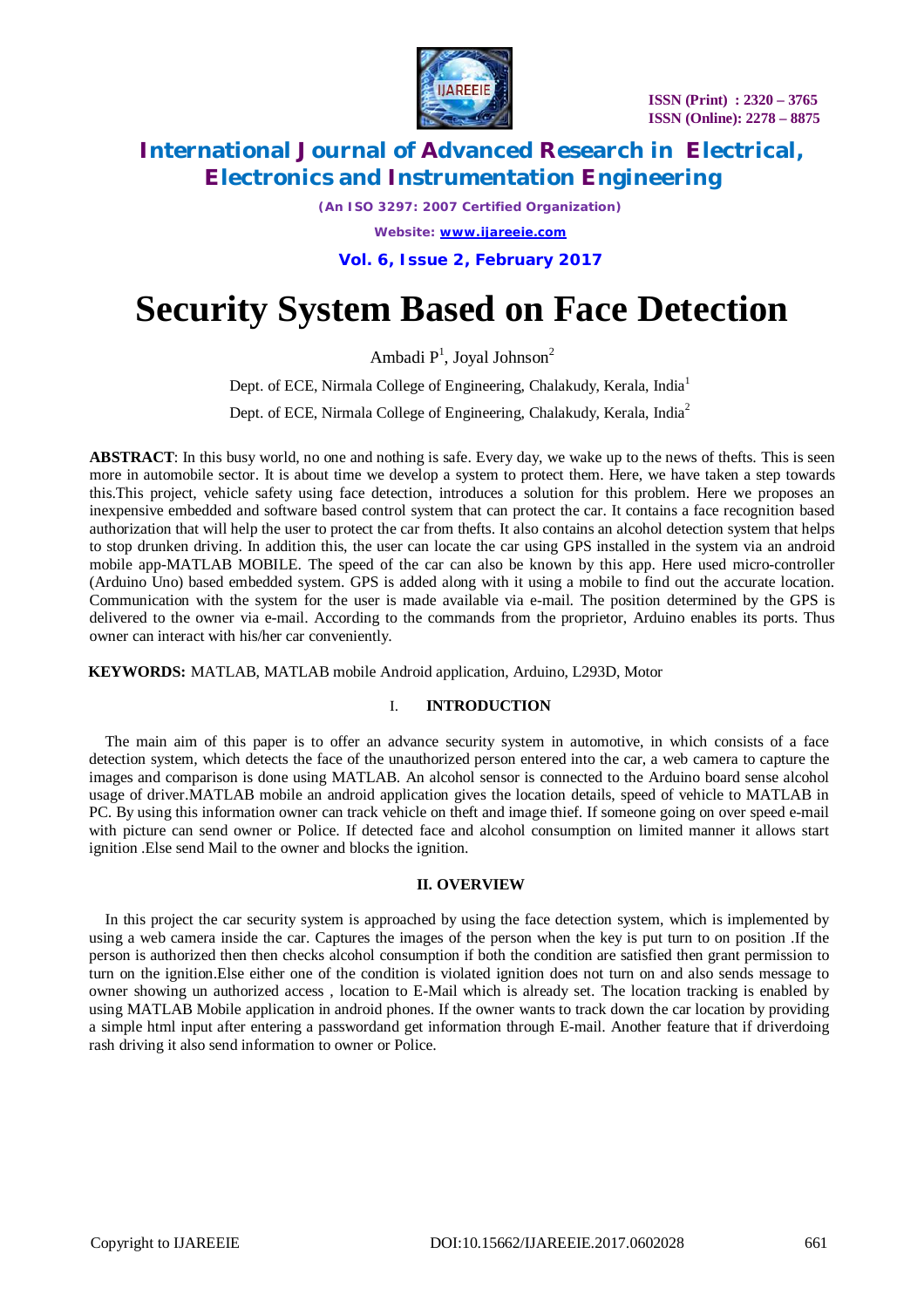

*(An ISO 3297: 2007 Certified Organization)*

*Website: [www.ijareeie.com](http://www.ijareeie.com)*

#### **Vol. 6, Issue 2, February 2017**



Fig.2.1 Block Diagram

### **III.MATLAB ON PC FOR FACE DETECTION**

A **computer** is a machine that is able to take information (input), do some work on or make changes to the information (process), to make new information (output). It solves problems according to instructions given to it by the computer user called programs or software. In this project we are using the software MATLAB which is useful image processing, easily interfaced with Arduino , Internet, can connect MATLAB app .We are usingMATLAB version of R2015a.MATLAB is a metaparadigm numerical computing environment and fourth-generation programming language. A proprietary programming language developed by MathWorks, MATLAB allows matrix manipulations, plotting of functions and data, implementation of algorithms, creation of user interfaces, interfacing with programs

languages C, C++, C#, Java, Fortran etc.

The face detection is an important part of face recognition, but face detection is not straight forward because of variations of the image appearance like pose (front and non-front) and facial expressions. There are several methods proposed to resolve these variations in the last decade. We find that on detecting face comparing with database chance to have background noise factors are more from dress wore on that time. To avoid this we find matching cropped out eye area which get better quality of output while using **VIOLA-JONES** algorithm (Vision.Cascadeobjectdetector).On MATLAB compares with driver's images and predefined database .If the face matches it allows the ignition after comparing alcohol level. Else send a mail to the owner with its location face captured initially.

Sendmail is a system used to send mails from MATLAB. The syntax for it is as follows:

- sendmail(recipients, subject);
- sendmail(recipients,subject,message);
- sendmail(recipients, subject, message, attachments);

### **IV. CAMERA**

A **webcam** is a video camera that feeds or streams its image in real time to or through a computer to computer network. When "captured" by the computer, the video stream may be saved, viewed or sent on to other networks via systems such as the internet, and email as an attachment. When sent to a remote location, the video stream may be saved, viewed or on sent there. Unlike an IP camera (which connects using Ethernet or Wi-Fi), a webcam is generally connected by a USB cable, or similar cable, or built into computer hardware, such as laptops.

Image of the person trying to start the vehicle is taken using a webcam. The image is then send to the computer in which MATLAB is already installed. The image is then cropped and resized to a given dimension. This image is then compared with the saved database. Camera here used is with a pixel of 1.3mp and resolution of 640 x 480.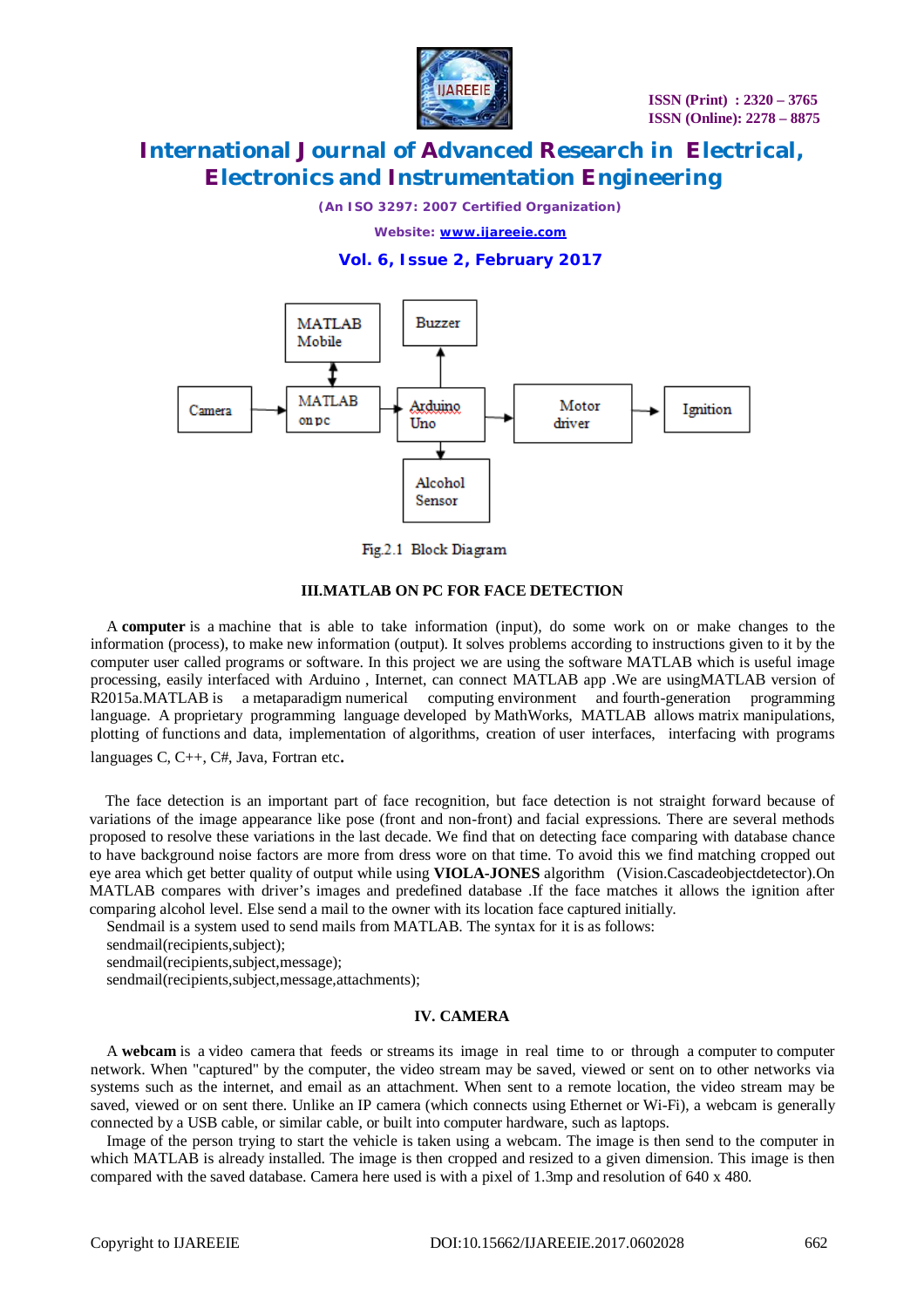

**ISSN (Print) : 2320 – 3765 ISSN (Online): 2278 – 8875**

# **International Journal of Advanced Research in Electrical, Electronics and Instrumentation Engineering**

*(An ISO 3297: 2007 Certified Organization)*

*Website: [www.ijareeie.com](http://www.ijareeie.com)*

### **Vol. 6, Issue 2, February 2017**

### **V. ANDROID MATLAB MOBILE APP**

MATLAB Mobile is a lightweight desktop for your iPhone, iPad, or Android device that connects to a MATLAB session running on Math Works Cloud or on your computer. From the convenience of your mobile device, you can evaluate MATLAB commands, create, edit, and run MATLAB files, visualize data, and view results. Custom keyboards enable easy entry of MATLAB syntax.Connecting to the cloud provides access to a MATLAB session, along with storage on MATLAB Drive. Once stored, your files are available wherever you go. MATLAB Drive synchronizes files between your computers and MATLAB Mobile, eliminating the need for manual upload and download. Connecting to your computer provides access to your MATLAB scripts and data on that computer. WithMATLAB Mobile, you can also acquire data from device sensors like the accelerometer, the gyroscope, the magnetometer and the GPS. Acquired data can be sent to a MATLAB session on the cloud or on your computer.

#### **FUCTIONS MATLABCOMMAND**

To connect with MATLAB Connector on password To acquire sensor m.mobiledev To access data from the sensors m.logging=1 To get latitude m. latitude To get longitude m.logitude To get speed m.speed

#### **VI. ARDUINO UNO**

An Arduino board is one type of microcontroller based kit. The first Arduino technology was developed in the year 2005 by David Cuartielles and Massimo Banzi. The designers thought to provide easy and low cost board for students, hobbyists and professionals to build devices. Arduino is an open-source hardware. The Arduino Uno is a microcontroller board based on the ATmega328 . It has 14 digital input/output pins (of which 6 can be used as PWM outputs), 6 analog inputs, a 16 MHz ceramic resonator, a USB connection, a power jack, an ICSP header, and a reset button. It contains everything needed to support the microcontroller; simply connect it to a computer with a USB cable or power it with an AC-to-DC adapter to get started. We choose Arduino Uno since it is simple in programing part it can do program in MATLAB itself by adding the support package to it.Fig 6.1 shows the image of an arduino uno board.



Fig.6.1. Arduino Uno board.

Connect the board ard=arduino\_server('COM1') Specify pin as output ard.pinMode (13,'output'); Write data on pin ard.digitalWrite(13,1); Specify pin as input ard.pinMode(4,'input'); Read data from pin  $x=ard$ .digitalRead(4); Read analog data y=ard.analogRead(5);<br>Write analog data ard.analogW  $ard. analogWrite(5, round(av))$ Disconnect Board delete(ard)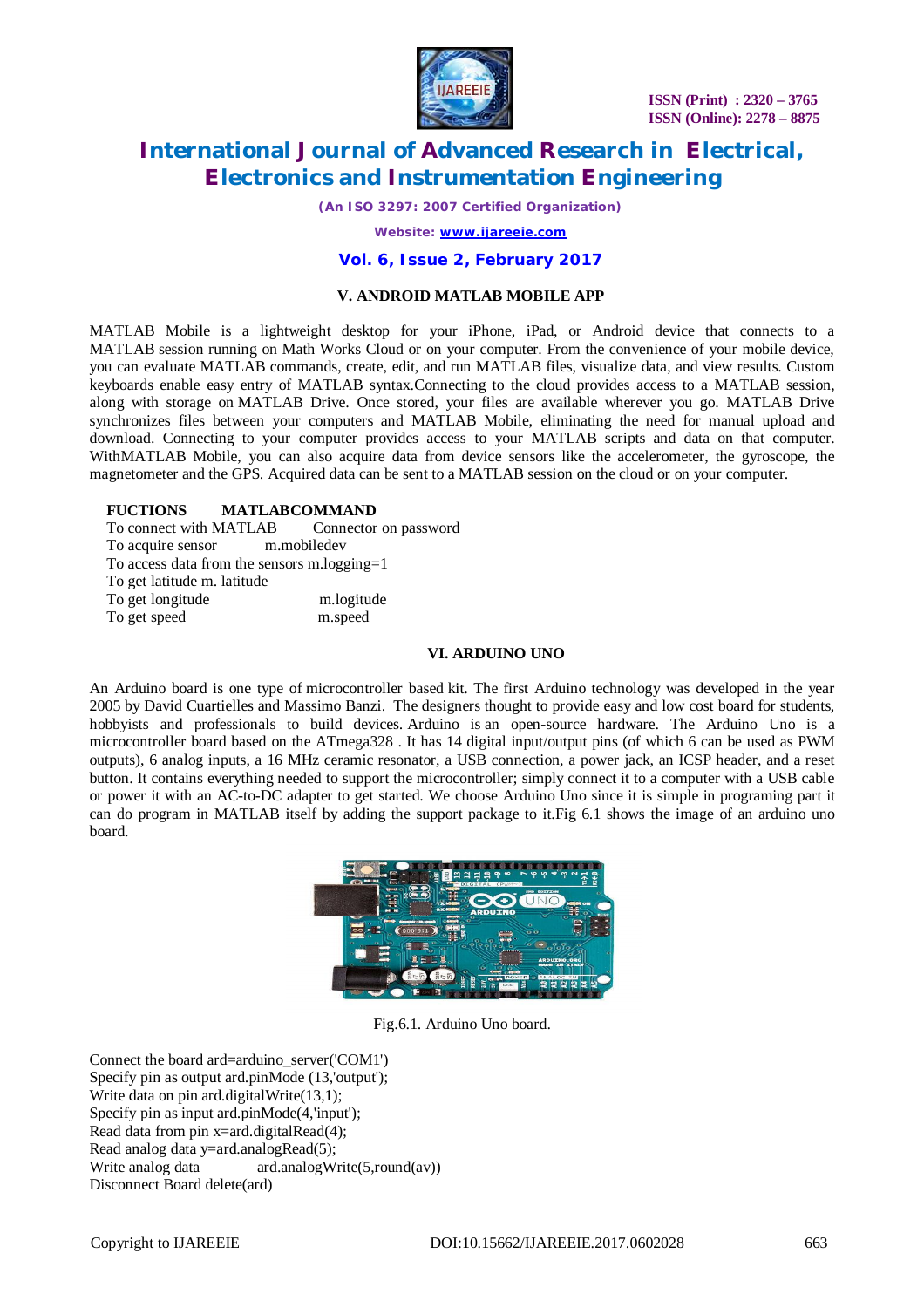

*(An ISO 3297: 2007 Certified Organization)*

*Website: [www.ijareeie.com](http://www.ijareeie.com)*

### **Vol. 6, Issue 2, February 2017**

#### **VII. ALCOHOL SENSOR**

Grove - Alcohol Sensor is a complete alcohol sensor module for Arduino. It is built with MQ3semiconductor alcohol sensor. It has good sensitivity and fast response to alcohol. It is suitable for making Breathalyzer. This Grove implements all the necessary circuitry for MQ303A like power conditioning and heater power supply. This sensor outputs a voltage inversely proportional to the alcohol concentration in air. The output obtained from alcohol sensor is in analog or digital format and this fed as input to microcontroller



Fig.7.1. Alcohol sensor

### **VIII. MOTOR DRIVER**

Since motors require more current then the microcontroller pin can typically generate, you need some type of a switch (Transistors, MOSFET, Relay etc.,) which can accept a small current, amplify it and generate a larger current, which further drives a motor. This entire process is done by what is known as a **motor driver**. Motor driver is basically a current amplifier which takes a low-current signal from the microcontroller and gives out a proportionally higher current signal which can control and drive a motor. In most cases, a transistor can act as a switch and perform this task which drives the motor in a single direction.

Turning a motor ON and OFF requires only one switch to control a single motor in a single direction. The simple answer is to reverse its polarity. This can be achieved by using four switches that are arranged in an intelligent manner such that the circuit not only drives the motor, but also controls its direction. Out of many, one of the most common and clever design is a H-bridge circuit where transistors are arranged in a shape that resembles the English alphabet "H".



Fig.8.1 H Bridge Circuit Motor Driver

As you can see in the image, the circuit has four switches A, B, C and D. Turning these switches ON and OFF can drive a motor in different ways.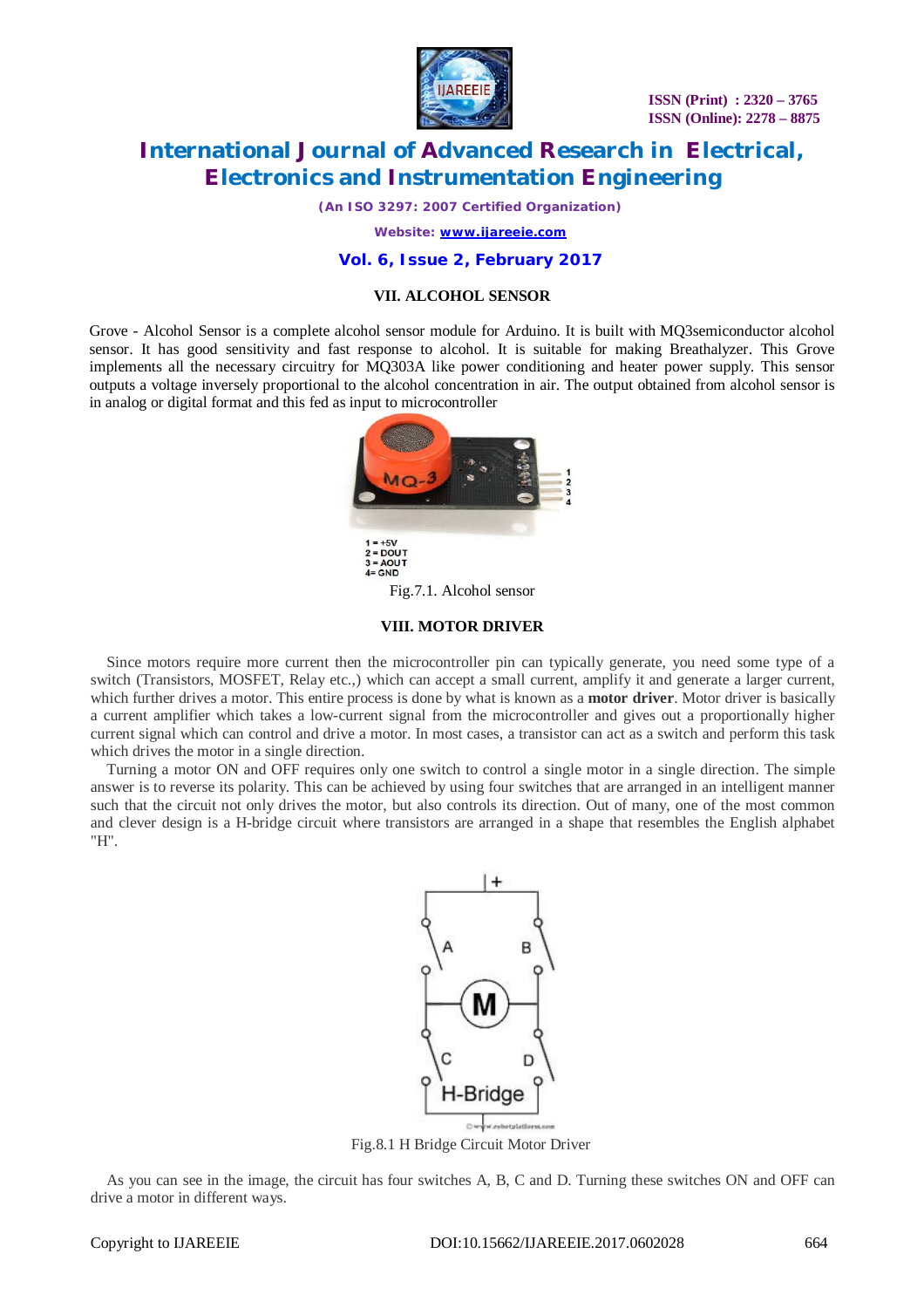

*(An ISO 3297: 2007 Certified Organization)*

*Website: [www.ijareeie.com](http://www.ijareeie.com)*

### **Vol. 6, Issue 2, February 2017**

- [1] On Switches **A** and **D** makes the motor rotate clockwise
- [2] Turning on Switches **B** and **C** makes the motor rotate anti-clockwise
- [3] Turning on Switches **A** and **B** will stop the motor (Brakes)
- Turning off all the switches gives the motor a free wheel drive
- [5] Lastly turning on **A** & **C** at the same time or **B** & **D** at the same time shorts your entire circuit. So, do not attempt this.

H-bridges can be built from scratch using relays, Mosfets, field effect transistors (FET), bi-polar junction transistors (BJT), etc. But if your current requirement is not too high and all you need is a single package which does the job of driving a small DC motor in two directions, then all you need is a L293D IC. This single inexpensive package can interface not one, but two DC motors. L293, L293B and few other versions also does the same job, but pick the L293D version as this one has an inbuilt flyback diode which protects the driving transistors from voltage spikes that occur when the motor coil is turned off.

### **IX. IGNITION SYSTEM**

Here a DC Motor is used to show the ignition system. A DC MOTOR in simple words is a device that converts direct current(electrical energy) into mechanical energy. It's of vital importance for the industry today, and is equally important for engineers to look into the working principle of DC motor in details that has been discussed in this article. In order to understand the operating principle of DC motor we need to first look into its constructional feature.

The very basic construction of DC motor contains a current carrying armature which is connected to the supply end through commutator segments and brushes it is placed within the north south poles of a permanent or an electro-magnet as



Fig .9.1 DC Motor Architecture

Shown in the diagram .

Now to go into the details of the operating principle of DC motor, its important that we have a clear understanding of Fleming's left hand rule to determine the direction of force acting on the armature conductors of DC motor.

Fleming's left hand rule says that if we extend the index finger, middle finger and thumb of our left hand in such a way that the current carrying conductor is placed in a magnetic field (represented by the index finger) is perpendicular to the direction of current (represented by the middle finger), then the conductor experiences a force in the direction (represented by the thumb) mutually perpendicular to both the direction of field and the current in the conductor.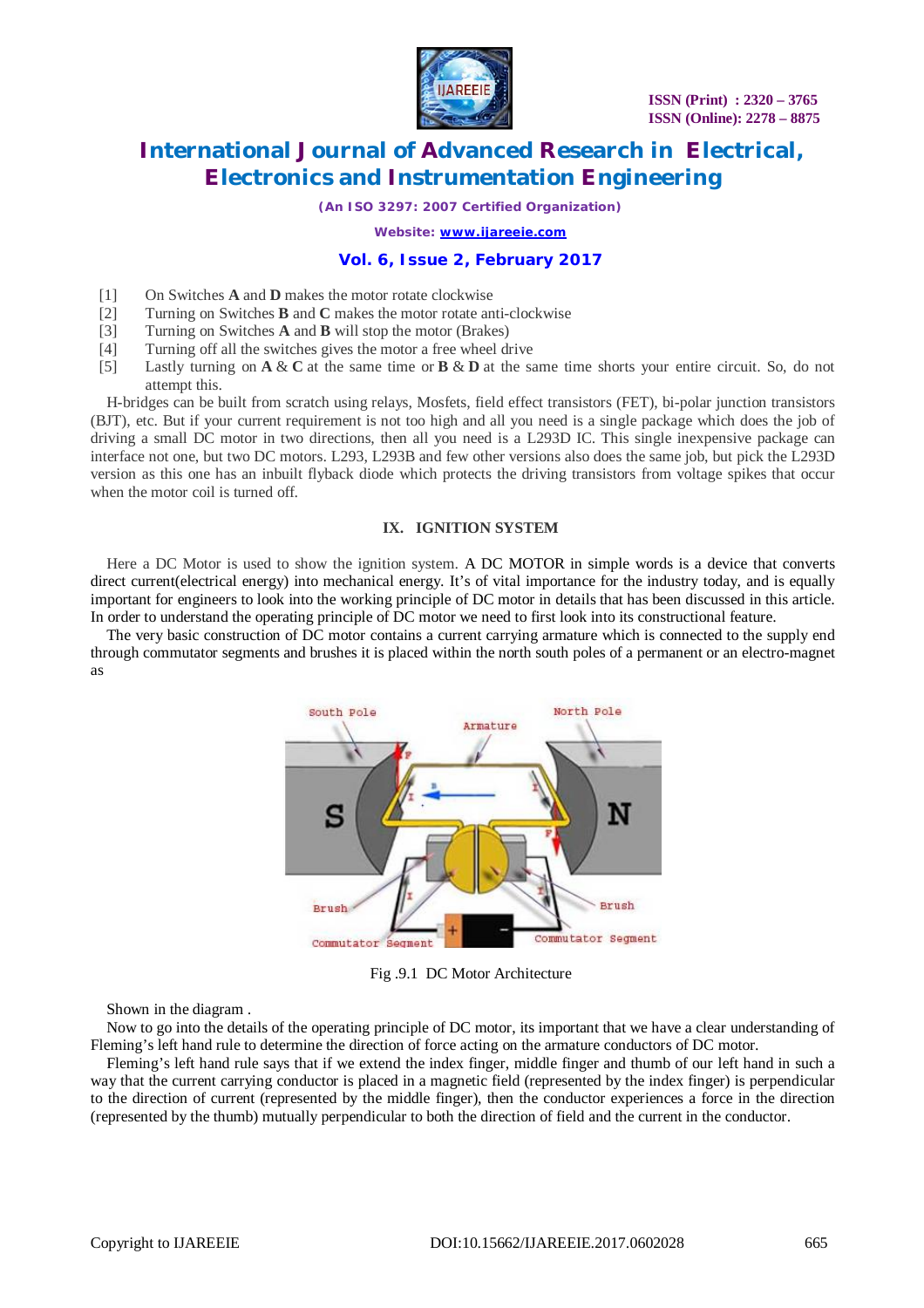

*(An ISO 3297: 2007 Certified Organization)*

*Website: [www.ijareeie.com](http://www.ijareeie.com)*

### **Vol. 6, Issue 2, February 2017**

### **X. RESULTS**

The fig 10.1 shows an unauthorized access to the car and tracking request from distant location. Fig 10.2 shows the cropped eye image to compare with the data base .This cropped area is used to decide whether entry is authorized or not. Fig 10.3 shows face of undetected person which is to send as Email to the owner.







Fig 10.1 Alert Obtained Email On Theft And On Request Of Location. Fig.10.2 Detected Eye



Fig.10.3 Image to Send

#### **XI. CONCLUSION**

The project implementation was carried out successfully and optimal results were obtained according to our expectations. We found the proposed embedded system works effectively. To detect the owner of the vehicle a detection system based on face detection was developed. To reduce the errors, features of eye were extracted and databases were created. To track the location of the vehicle, MATLAB mobile app was used. It can also be used by the user to get alert when speed of the car exceeds over a particular limit. In addition to all of this, an alcohol detector is also added. A major advantage of the system is its low cost and ease in installation. Even after all this, the system suffers from some disadvantages like problems in face detection majorly due to light effects. Apart from this, the system can be considered an efficient one and can be used as a security measure for car.

#### **REFERCENCES**

- 1)A.Dandalis and Y.KPrasanna, "ConfigI1falion Compression fur FPGAbased Embedded Systems\_ FPGA," 2001, February 11-13, 2001, Mo nterey, CA, USA.
- 2)F. Ghozzi, P. Nouel,Ph. Marchegay, "Acquisition et memorisaJion video sur syeme Excalibur," IEEE Canada, Conference Canadienneen Genie Electrique et Informalique 20 03, Mon treal, Mai 2003.